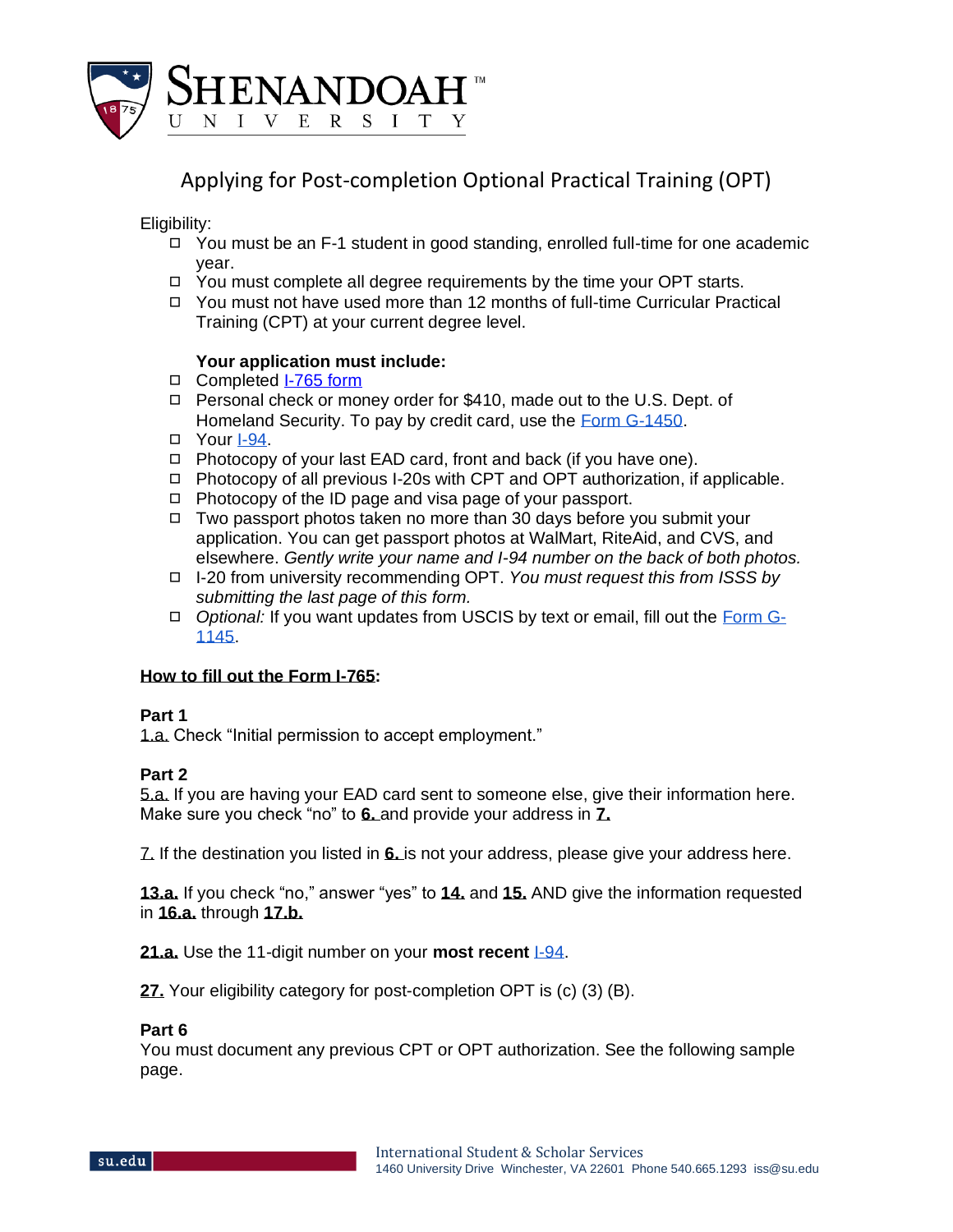

## **Once you have all your documents for the application:**

- ◻ Photocopy or scan your I-765 form (recommended).
- ◻ Send your application within 30 days of your OPT I-20 issuance date to the United States Citizenship and Immigration Services (USCIS) using private courier service. If they receive your application more than 30 days after your I-20 has been issued, it could be denied.
- ◻ Mailing address:

| For U.S. Postal Service      |                                         |
|------------------------------|-----------------------------------------|
|                              | For overnight / courier deliveries (not |
| (USPS) First-Class and       | USPS):                                  |
|                              |                                         |
| <b>Priority Mail Express</b> |                                         |
| deliveries:                  | <b>USCIS</b>                            |
|                              | Attn: AOS                               |
|                              |                                         |
| USCIS                        | 2501 S. State Hwy 121 Business          |
| PO Box 660867                | Suite 400                               |
|                              |                                         |
| Dallas, TX 75266             | Lewisville, TX 75067                    |
|                              |                                         |
|                              |                                         |
|                              |                                         |

## **Keep a copy of your mail receipt and money order receipt, if you get one.**

- 1. Once you have submitted the OPT application:
- ◻ You should receive a receipt within 4 weeks of mailing. Make sure there are no errors in your name and address.
- ◻ You can check the status at uscis.gov, with your receipt number.
- ◻ Mark your calendar on day 75 after USCIS receives your application. If you have not received an approval (or a "request for evidence") by that date, call the National Customer Service Center at 1-800-375-5283 and put in a service request because your application is nearing the "regulatory timeframe." If you have not received approval at 90 days, contact Lora Steiner in ISSS.
- $\Box$  Do not travel while your application is pending as it may jeopardize your ability to re-enter the United States.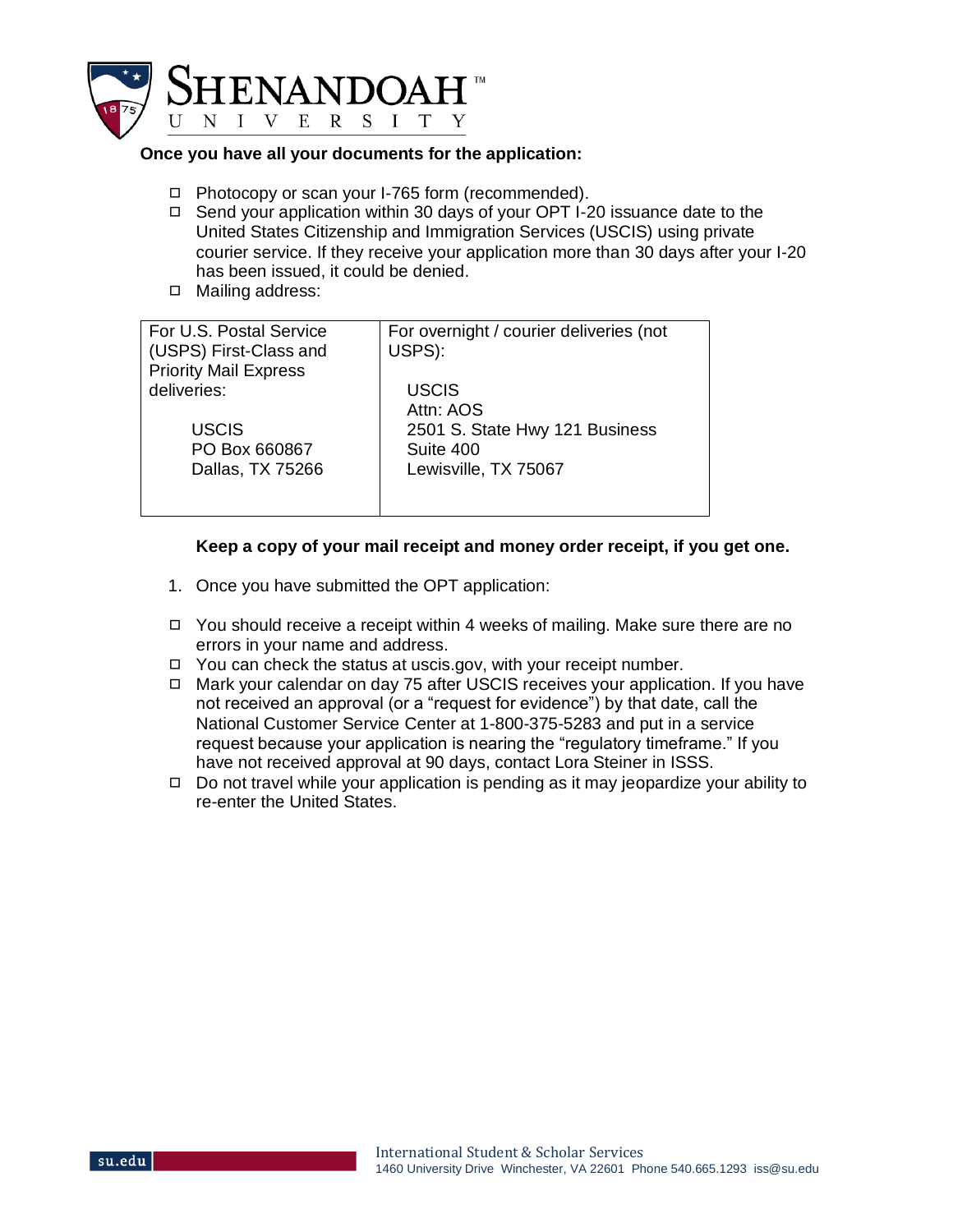

#### **Once you have been authorized for OPT:**

- ◻ Send a scan or photocopy of your EAD card to International Student & Scholar Services.
- ◻ Set up your SEVIS portal account and report all changes in employment and unemployment, as well as your address.
- ◻ Do not exceed 90 days of unemployment. If unemployment exceeds 90 days in total your OPT is no longer valid.
- $\Box$  If you travel outside of the U.S., to re-enter the U.S. in F-1 status, you will need:
	- An unexpired passport
	- A valid F-1 visa
	- An I-20 that has been signed for travel by an ISS advisor within the last six months
	- Your EAD card
	- A letter from your employer stating your job title, job description, begin and end dates, and verifying that your employer knows you are traveling and expects you to return. If you do not have job, do not travel as you may not be permitted to re-enter the U.S.

Frequently asked questions:

# *Do I need a job offer to apply for OPT?* No.

*When should I apply for OPT?* You can apply up to 90 days before your program completion date, or 60 days after your program completion date. Applications received before or after those dates will be denied.

*What is my program completion date?* Your program completion date is the last day of the semester in which you complete degree requirements, not your graduation or degree awarded date.

*When can I start working?* You may start working on the approved date on your EAD card AND when you have received your EAD card.

*Can I be unemployed while on OPT?* Yes, for 90 days total. If you are unemployed for 90 cumulative days (does not have to be consecutive), you lose OPT status and will have to return home.

*Can I travel while on OPT?* Yes. We do not recommend traveling outside of the U.S., however, if you have not found a job or are unemployed.

*May I study during OPT?* Yes—if it is part-time, and not towards a degree. Taking a photography class, for example, or a prerequisite course for a master's program you plan to apply for is allowed. If you are admitted to a new program that would normally require an I-20 for study, you forfeit your OPT.